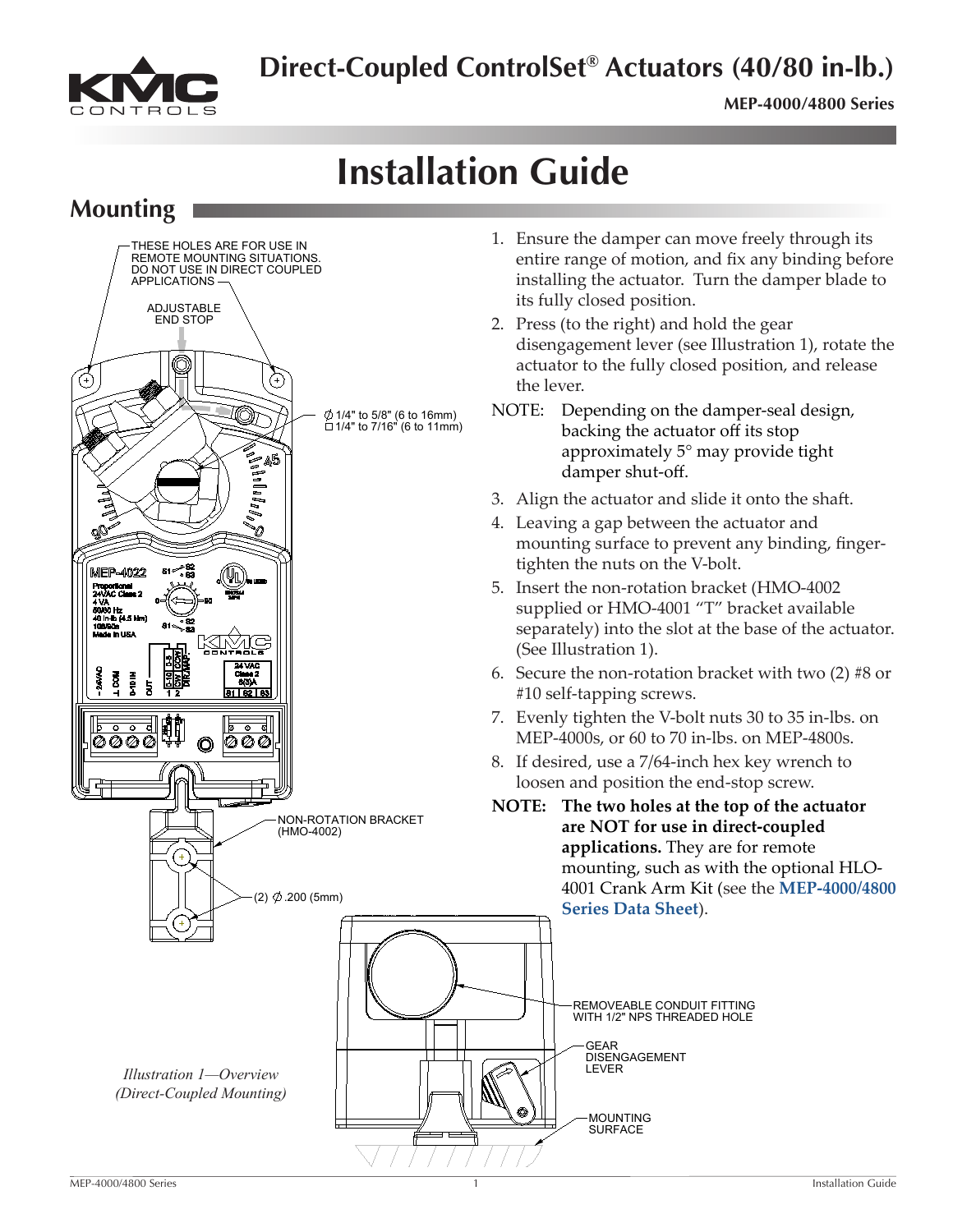# <span id="page-1-0"></span>**Wiring**

Consult the model label and the appropriate wiring illustration in Illustrations 2, 3, or 4. See also the Models chart.

### **MEP-4003 Only**

- NOTE: The MEP-4003's terminals are not enclosed inside the case as the other models are.
- 1. Route the cable through the strain relief molded in the lower left of the case. (See Illustration 2.)
- 2. Connect the wires to the terminal block.

### **All Except MEP-4003**

- 1. Loosen the screw on the tethered access cover and remove the cover.
- 2. Slide the conduit fitting plate out.
- 3. Using a utility knife or drill, cut the red plug to accept wiring or replace the plug with an application-specific fitting.
- NOTE: The red plug (or similar fitting) protects internal components from debris, helping ensure long actuator life.
- 4. Thread wires through the plugged opening and connect to the terminal block.
- NOTE: For your convenience, the wiring terminal block is removable.
- 5. Connect and adjust the auxiliary switch if required (MEP-4021/4022/4821/4822 only). (See the Auxiliary Switch section.)
- 6. Reinstall the terminal block on the pins (if removed) and the conduit fitting plate.
- 7. Adjust the feedback and direction selector if required (MEP-4002/4022/4802/4822 only). See the Feedback and Direction Selector section.
- 8. Complete the auto-mapping range reset if required (MEP-4002/4022/4802/4822 only). See the Actuator/Signal Range Reset (Auto-Mapping) section.
- 8. Reinstall the tethered cover and tighten the screw.



*Illustration 2—MEP-4003 (Only) Wiring Detail*



*Illustration 3—MEP-4x01/4x13/4x21 Wiring Detail*



*Illustration 4—MEP-4x02/4x22 Wiring Detail*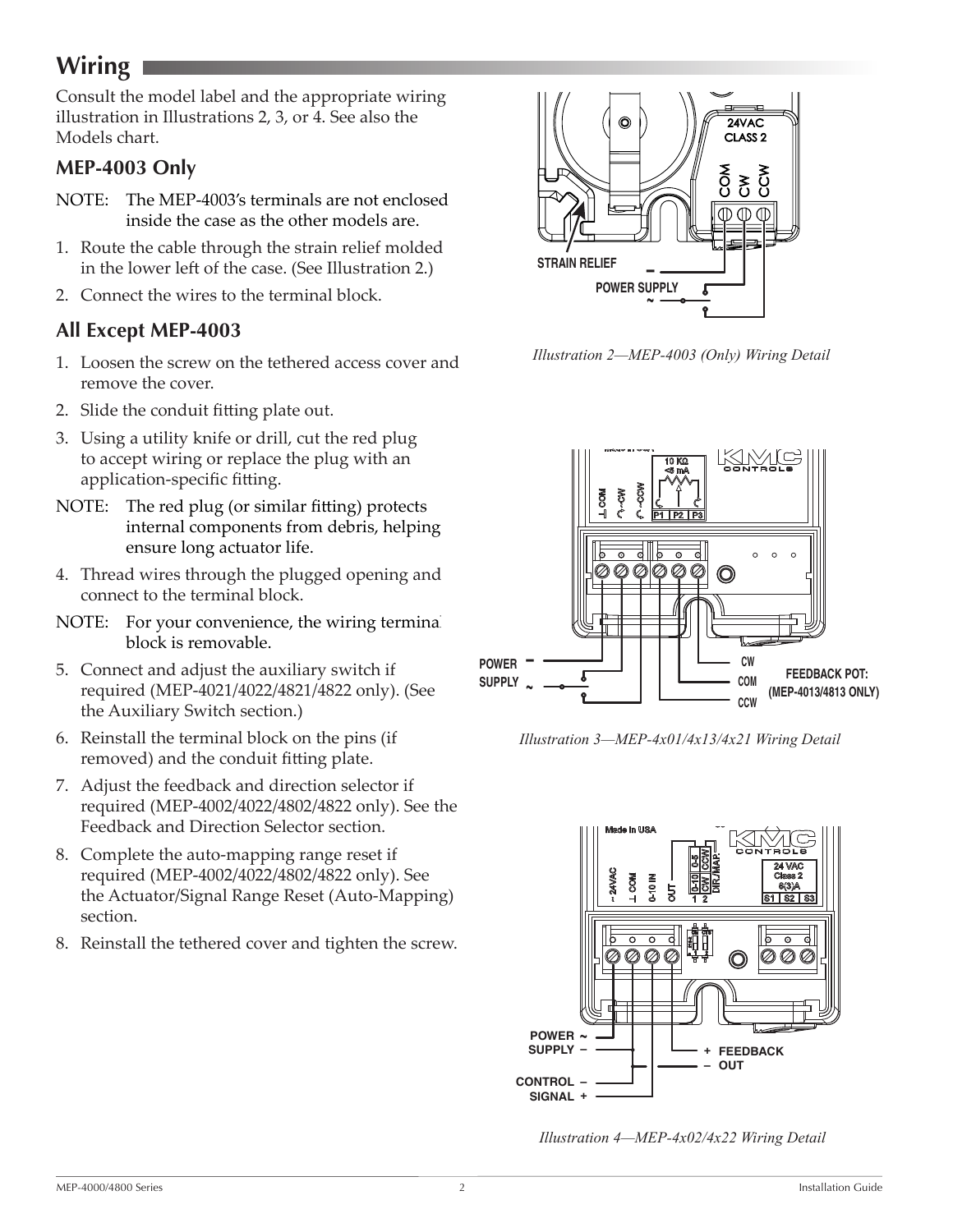# <span id="page-2-0"></span>**Auxiliary Switch**

The **MEP-4021/4022/4821/4822** models offer an auxiliary switch (SPDT, 6 A with resistive load or 3 A with motor load @ 24 VAC).

- 1. While pressing the gear disengagement lever (Illustration 1), rotate the actuator to the point where the auxiliary switch should trigger.
- 2. Using a small, flat-bade screwdriver, adjust the switch dial to "0". When the indicator passes the trigger point the contact between S1 and S2 breaks and the S1 and S3 connects.
- 3. Connect the auxiliary unit to the terminal block (see Illustration 5).



*Illustration 5—Auxiliary Switch Dial and Terminal Block* 

# **Actuator/Signal Range Reset (Auto-Mapping)**

The **MEP-4002/4022/4802/4822** proportional models also feature a user-initiated reset program (automapping) feature that reassigns the full 0–10 VDC input signal scale over a reduced stroke range for more precise control. (See Illustrations 4 and 5.)

- **NOTE:** Use this feature for ranges less than 95° but more than 45°.
- 1. If desired, use a 7/64-inch hex key wrench to loosen and position the end-stop screw.
- 2. With power applied to the actuator, flip dip switch #2 (from its required CW or CCW increasing voltage direction) to start the reset mode. The actuator will first move to the CCW limit. The complete reset process will take approximately four minutes.
- 3. Return dip switch #2 to the required increasing voltage direction before the reset finishes. The reset process is complete after the actuator has moved to the CW limit and has begun to position normally.
- 4. Verify that the actuator travels completely across the new range.

#### **NOTE: Dip Switch #2 has two functions:**

- 1. **It determines the direction to rotate (CW or CCW) with increasing voltage.** The switch is factory set in the CW position. To adjust, remove power prior to changing the switch to the CCW position. Removing power prevents initiation of the auto-mapping feature.
- 2. **It initiates the auto-mapping feature.** This feature is initiated only by cycling the switch with power applied to the unit. The automapping feature will NOT begin if the switch position is changed with power removed or in the event of a power failure.

#### **Example:**

The actuator stroke is 80°, and the unit has completed the auto-mapping program. A 5 VDC input signal will now drive the actuator to the 40° position (50% of its adjusted range) and the feedback voltage will be 2.5 VDC if switch #1 is set at the 0–5 VDC position or 5 VDC if switch #1 is set at 0–10 VDC.